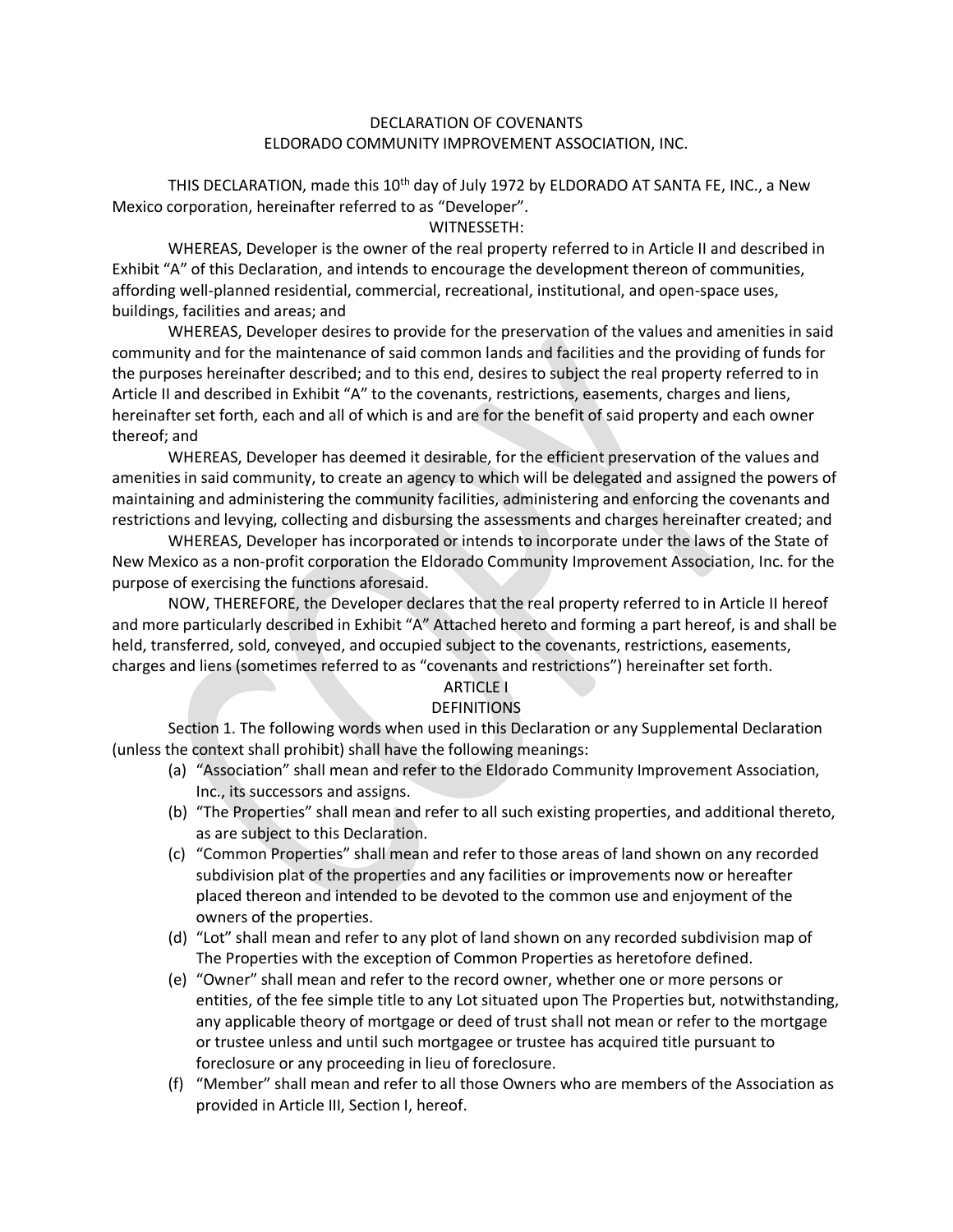- (g) "Board" means the Board of Directors of Eldorado Community Improvement Association, Inc.
- (h) "Purchaser" shall mean the person or entity purchasing from Developer a lot under contract of sale not in default.
- (i) "Developer" shall mean and refer to ELDORADO AT SANTA FE, INC. and its successors or assigns of legal or equitable interest who are designated as such by instrument in writing signed by ELDORADO AT SANTA FE, INC. and recorded among the public records of SANTA FE COUNTY, specifically referring to these restrictions.

#### ARTICLE II

# PROPERTY SUBJECT TO THIS DECLARATION:

### ADDITIONS THERETO:

Section 1. Existing Property. The real property which is, and shall be, held, transferred, sold, conveyed, and occupied subject to this Declaration is located in the County of SANTA FE, State of New Mexico, and is particularly described as Exhibit "A", all of which real property shall hereinafter be referred to as "Existing Property".

Section 2. Additions to Existing Property. Additional lands may become subject to this Declaration in the following manner:

- (a) Addition to the Properties by the Developer. The Developer, its successors and assigns, shall have the right to bring within the scheme of this Declaration additional properties in future stages of development, provided that such additions are part of a general plan of development and are approved by vote of the Board of Directors of the Association. Such general plan of development shall not bind the Developer, its successors and assigns, to make the proposed additions or to adhere to the plan in any subsection development of the land shown thereon. The additions authorized under this and the succeeding subsection shall be made by filing of record a supplementary declaration of covenants and restrictions with respect to the additional property which shall extend the scheme of the covenants and restrictions of this Declaration to such property. Such supplementary declaration may contain such complementary additions and modifications of the covenants and restrictions contained in this Declaration as may be necessary to reflect the different character, if any, of the added properties and as are not inconsistent with the scheme of this Declaration.
- (b) Addition to The Properties by the Association. Annexation of additional property shall require the assent of two-thirds of the Class A Members and two-thirds of the Class B Members, if any, at a meeting duly called for this purpose, written notice of which shall be sent to all Members not less than thirty days nor more than sixty days in advance of the meeting, setting forth the purpose of the meeting. The presence of Members or of proxies entitled to cast sixty percent of the votes of each class of membership shall constitute a quorum. If the required quorum is not forthcoming at any meeting, another meeting may be called, subject to the notice requirement set forth above, and the required quorum at such subsequent meeting shall be one-half of the required quorum of the preceding meeting. No such subsequent meeting shall be held more than sixty days following the preceding meeting. In the event that two-thirds of the Class A membership or two-thirds of the Class B membership are not present in person or by proxy, Members not present may give their written assent to the action taken thereat.
- (c) Mergers. Upon a merger or consolidation of the Association with another association as provided in its Articles of Incorporation, its properties, rights and obligations may, by operation of law, be transferred to another surviving or consolidated association, or alternatively, the properties, rights and obligations of another association may, by operation of law, be added to the properties, rights and obligations of the Association as a surviving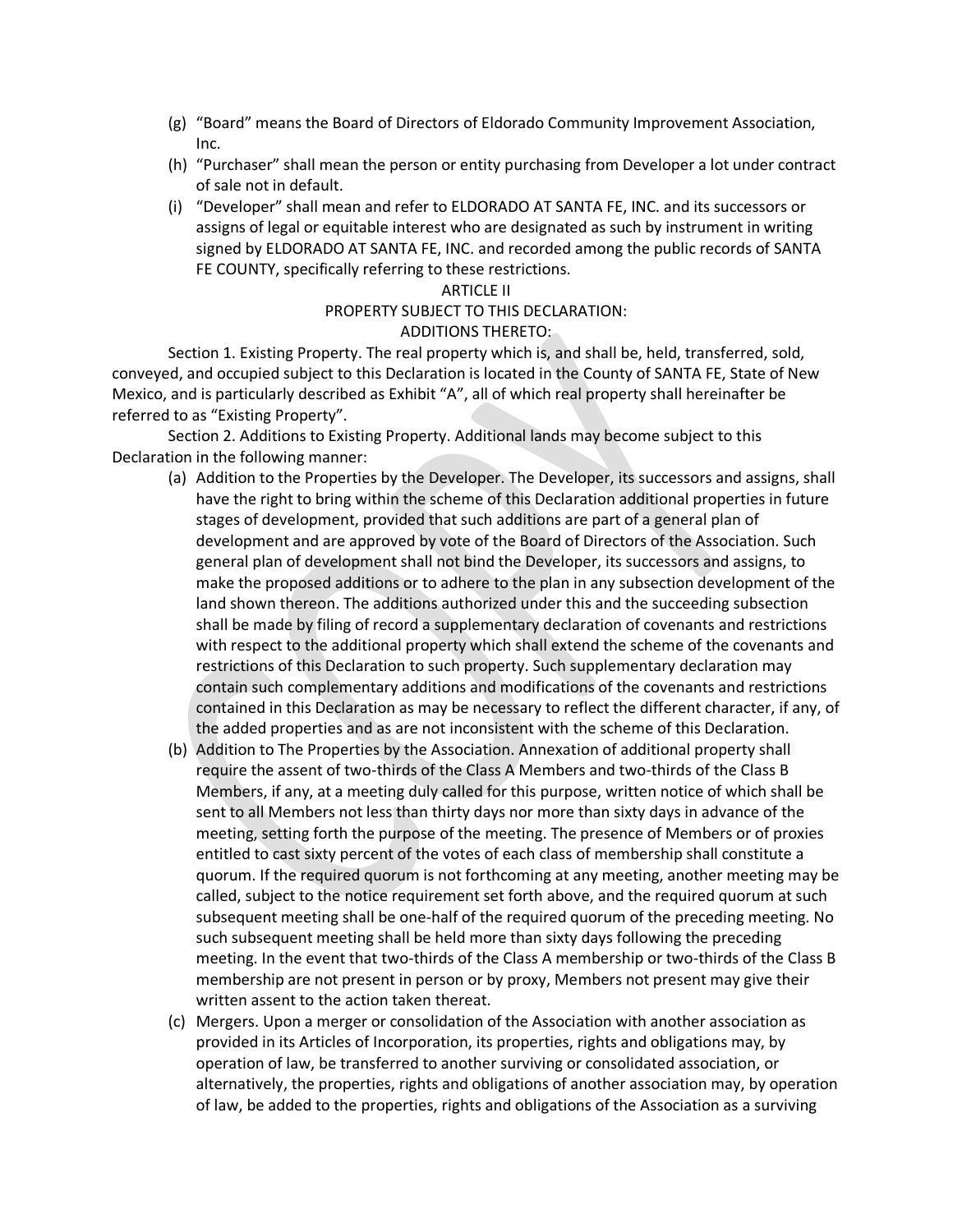corporation pursuant to a merger. The surviving or consolidated association may administer the covenants and restrictions established by this Declaration within the properties together with the covenants and restrictions established upon any other properties as one scheme.

#### ARTICLE III

#### MEMBERSHIP AND VOTING RIGHTS IN THE ASSOCIATION

Section 1. Membership. Every person or entity who is a record owner of any Lot which is subjected by these Covenants to assessment by the Association shall be a member of the Association, provided that any such person or entity who holds such interest merely as a security for the performance of an obligation shall not be a member.

Section 2. Voting Rights. The Association shall have two classes of voting membership:

Class A. Class A members shall be persons as defined in Section 1 with the exception of the Developer. Class A members shall be entitled to one vote for each Lot in which they hold the interests required for membership by Section I. when more than one person holds such interest or interests in any Lot all such persons shall be members, and the vote for each Lot shall be exercised as they among themselves determine, but in no event shall more than one vote be cast with respect to any such Lot.

Class B. The Class B member shall be the Developer. The Class B membership shall be entitled to one vote for each Lot in which it holds the interest required for membership by Section I provided that the Class B membership shall cease and become converted to Class A membership on the happening of any of the following events, whichever occurs earlier:

- (a) When the total votes outstanding in the Class A membership equal the total votes outstanding the Class B membership; or
- (b) On July 1, 1982.

From and after the happening of these events, whichever occurs earlier, the Class B member shall be deemed to be a Class A member.

#### ARTICLE IV

#### PROPERTY RIGHTS IN THE COMMON PROPERTIES

Section 1. Members' Easements of Enjoyment. Subject to the provisions of Section 3, every member shall have a right and easement of enjoyment in and to the Common Properties and such easement shall be appurtenant to and shall pass with the title to every Lot.

Section 2. Title to Common Properties. The Developer may retain the legal title to the Common Properties until such time as, in the opinion of the Developer, the Association is able to maintain the same, at which time the Association shall accept title to the Common Properties when and if title thereto is conveyed by the Developer.

Section 3. Extent of Members' Easements. The rights and easements of enjoyment created hereby shall be subject to the following:

- (a) The right of the Association, in accordance with its Articles and Bylaws, to borrow money for the purpose of improving or adding to the Common Properties and in aid thereof to mortgage said properties; and
- (b) The right of the Association to take such steps as are reasonable necessary to protect the above described properties against foreclosure; and
- (c) The right of the Association, as provided in its Articles and Bylaws, to suspend the enjoyment rights of any Member for any period during which any assessment remains unpaid, and for any period not to exceed thirty (30) days for any infraction of the published rules and regulations; and
- (d) The rights of the Association to charge reasonable admission and other fees for the use of the Common Properties; and
- (e) The right of the Developer and/or the Association to contract with utility companies and to operate its own utility companies to provide necessary public services including, without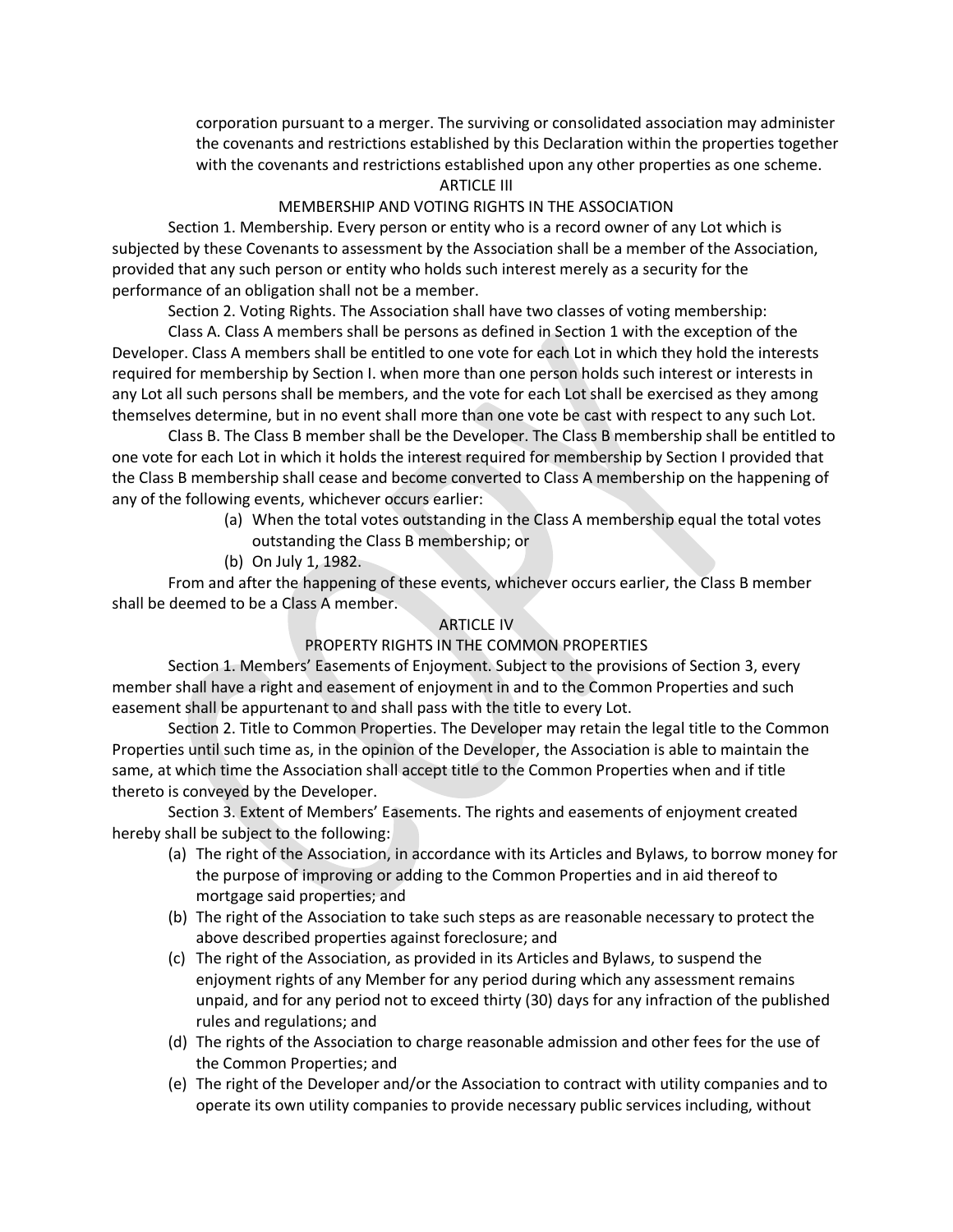limitation, the installation, maintenance, repair and replacement of central water and/or sewerage systems.

- (f) The right of the Association to dedicate or transfer all or any part of the Common Properties to any public agency, authority, or utility for such purposes and subject to such conditions as may be agreed to by the Members, provided that no such dedication or transfer, determination as to the purposes or as to the conditions thereof, shall be effective unless a certificate of the secretary of the Association has been recorded certifying that the members entitled to vote have cast a majority of the votes of the membership agreeing to such dedication, transfer, purpose or condition and unless written copies of the proposed agreement and action thereunder is sent to every member at least thirty (30) days in advance of any action taken.
- (g) The right of the Developer and the Association to grant and release easements and right-ofways through, over and across the common properties for the installation, maintenance and inspection of roads and liens for public water, sewer, drainage, fuel oil, or other utilities.

#### ARTICLE V

#### COVENANT FOR ASSESSMENTS

Section 1. Creation of the Lien and Personal Obligation of Assessments. Each owner of any Lot by acceptance of a deed therefore, whether or not it shall be so expressed in any such deed or other conveyance, hereby covenants and shall be deemed to covenant and agree to pay to the Association; (1) annual assessments or charges; (2) special assessments for capital improvements, such assessments to be fixed, established, and collected from time to time as hereinafter provided. The annual and special assessments, together with such interest thereon and costs of collection thereof as hereinafter provided, shall be a charge on the land and shall be a continuing lien upon the property against which each such assessment is made. Each such assessment, together with such interest thereon and cost of collection thereof as hereinafter provided, shall also be the personal obligation of the person who was the Owner of such property at the time when the assessment fell due.

Section2. Purpose of Assessment. The assessments levied by the Association shall be exclusively for the purpose of promoting the recreation, health, safety, and welfare of the residents and owners in The Properties and in particular for the improvement and maintenance of properties, services and facilities devoted to this purpose and related to the use and enjoyment of the Common Properties and of the homes situated upon The Properties and to provide reasonable and necessary public services, including but not limited to, the payment of all principal and interest on loans made by the Association or advances made by the Developer; the costs and expenses of the Association, the payment of taxes and insurance on the Common Properties and repair, replacements and additions thereto, and for the costs of labor, equipment, materials, management, and supervision thereof, for fire protection, police protection, lighting and/or gas systems, garbage and trash collection, construction, repair and maintenance of roads and streets and drainage systems, installation, maintenance, repair and replacement of central water and/or sewerage facilities, and any and all other improvements, facilities and services that the Board shall deem to be necessary, desirable or beneficial to the to the interest of The Properties and Common Properties.

Section 3. Basis and Maximum of Annual Assessments. commencing January 1, 1973, the Annual Assessments (which must be fixed for all Lots) shall be at the annual rate not exceeding \$100.00 per Lot payable as the Board shall in its discretion determine. From or after January 1, 1974, the Annual Assessments may be increased by the Board of Directors as hereinafter provided for the next succeeding two (2) years, and at the end of such period of two (2) years, for each succeeding two (2) years.

The Board of Directors of the Association may, after consideration of current maintenance costs and future needs of the Association, fix the Annual Assessments for any year at the lesser amount provided that it shall be an affirmative obligation of the Association and its Board of Directors to fix such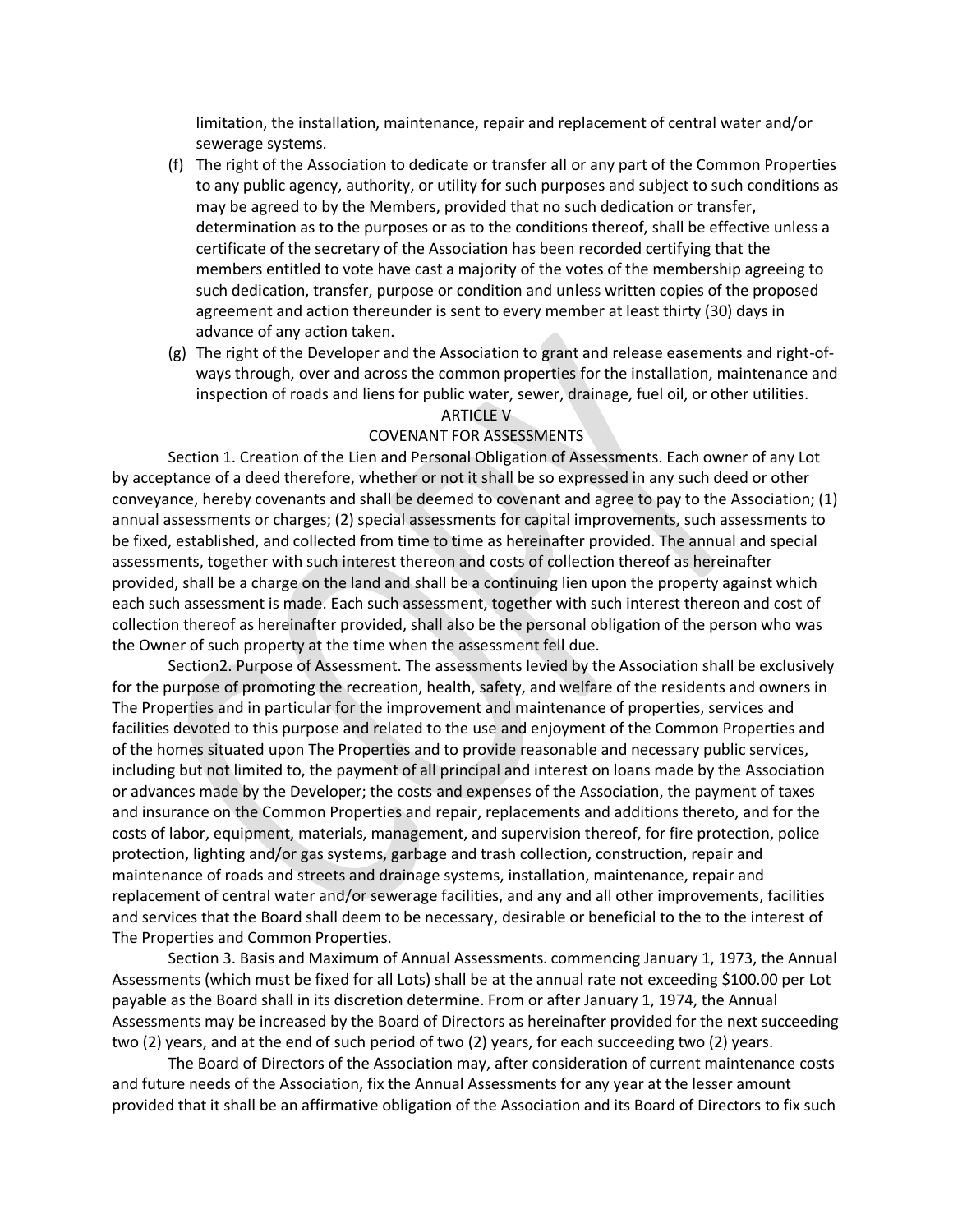assessments at an amount sufficient to maintain operate and administer the common properties and facilities and to repay the principal and interest on mortgages or other obligations of the Association.

Section 4. Special Assessment for Capital Improvements. In addition to the annual assessments authorized by Section 3 hereof, the Board of Directors of the Association or the Developer may levy a special assessment commencing with the date hereof, payable by installments or otherwise, to be used for the purpose of installation, maintenance, repair or replacement of an electrical and/or gas utility system(s), a piped water and/or sewer utility system(s) and streets, roads, and drainage system(s). Such special assessments shall be apportioned by the Board of Directors of the Association or the Developer on a per lot basis or on frontage foot basis as circumstances, current and future needs and costs may warrant.

Section 5. Quorum for Any Action Authorized Under Section 3 and 4. The quorum required for any action by the Board of Directors of the Association authorized by Sections 3 and 4 hereof shall be a majority of the Board present at the meeting of the Board of Directors entitled to vote thereon. If the required quorum is not forthcoming at any meeting, another meeting may be called subject to the notice requirements set forth in the Bylaws of the Association.

Section 6. Date of Commencement of Annual and Special Assessments. The annual or special assessments provided for in Sections 3 and 4 hereof shall commence on the date fixed by the Board of Directors of the Association as the date of Commencement.

Section 7. Duties of the Board of Directors. The Board of Directors of the Association shall fix the date of commencement, the method of payment (by installments of otherwise) and the amount of the annual or special assessment against each Lot for each assessment period of at least thirty (30) days in advance of such date or period and shall at that time prepare a roster of the properties and assessments applicable there to which shall be kept in the office of the Association and shall be open to inspection by any owner. Written notice of the assessment shall thereupon be sent to every owner subject thereto.

The Association shall upon demand at any time furnish to any owner liable for said assessment a certificate in writing signed by an officer of the Association, setting forth whether said assessment has been paid. Such certificate shall be conclusive evidence of payment of any assessment therein stated to have been paid.

Section 8. Effect of Non-Payment of Assessment. The Personal Obligation of the Owner; the Lien, Remedies of Association If the assessments are not paid on the date when due (being the dates fixed under Section 6 hereof), then such assessment shall become delinquent and shall, together with such interest thereon and cost of collection thereof as hereinafter provided, thereupon become a continuing lien on the property which shall bind such property in the hands of the then owner, his heirs, devisees, personal representatives and assigns. The personal obligation of the then owner to pay such assessment, however, shall remain his personal obligation for the statutory period and shall not pass to his successors in title unless expressly assumed by them.

If the assessment is not paid within thirty (30) days after the delinquency date, the assessment shall bear interest from the date of delinquency at the maximum legal rate of interest, and the Association may bring an action at law against the owner personally obligated to pay the same or to foreclose the lien against the property, and there shall be added to the amount of such assessment the costs of preparing and filing the complaint in such action, and in the event a judgment is obtained, such judgment shall include interest on the assessment as above provided and a reasonable attorney's fee to be fixed by the court together with the costs of the action.

Section 9. Subordination of the Lien to Mortgages. The lien of the assessments provided for herein shall be subordinate to the lien of any mortgage or mortgages now or hereafter placed upon the property subject to assessment; provided, however, that such subordination shall apply only to the assessments which have become due and payable prior to a sale or transfer of such property pursuant to a decree of foreclosure or any other proceeding in lieu of foreclosure. Such sale or transfer shall not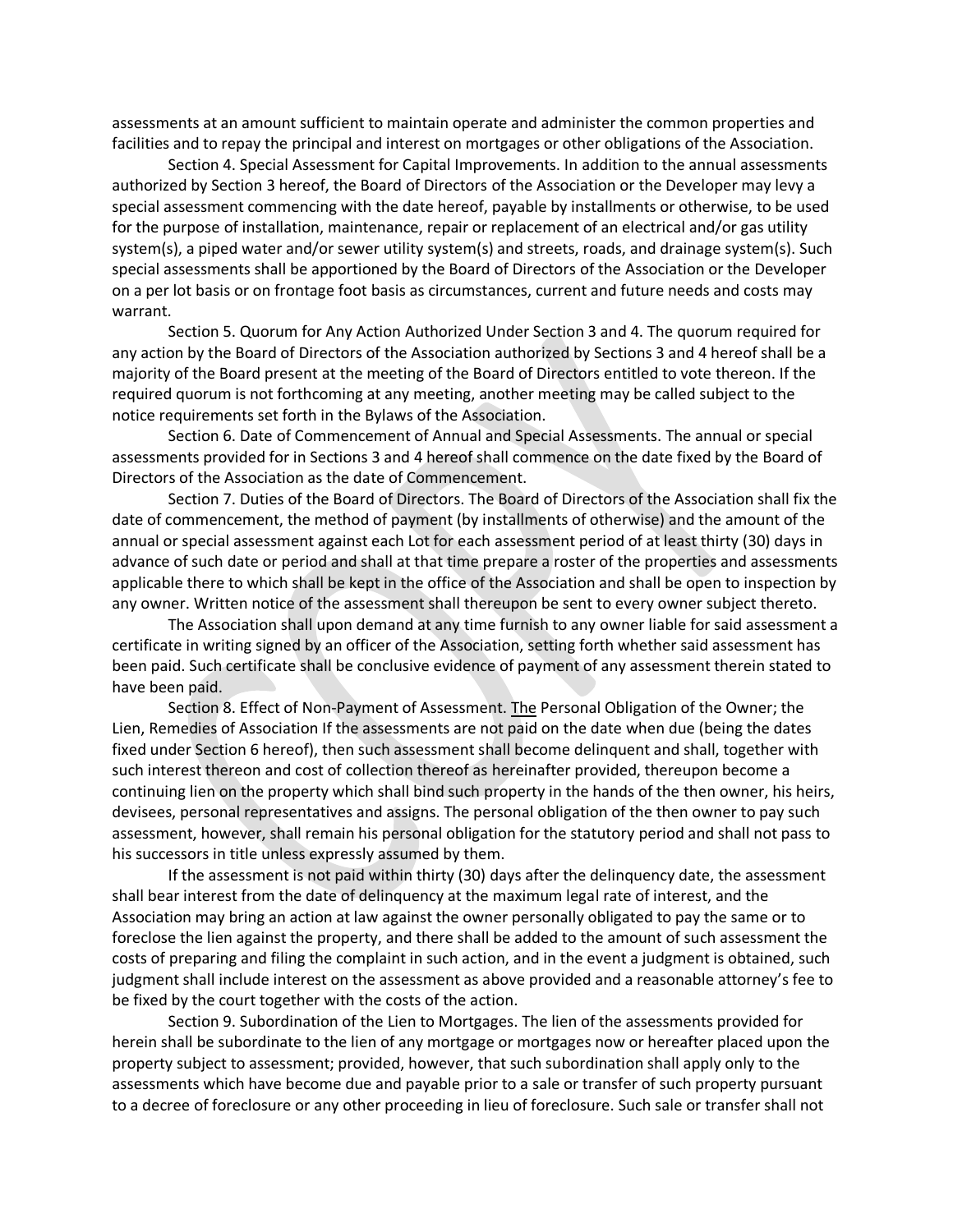relieve such property from liability for any assessments thereafter becoming due, nor from the lien of any subsequent assessment.

Section 10. Exempt Property. The following property subject to this Declaration shall be exempted from the assessments, charge and lien created herein: (a) all properties to the extent of any easement or other interest therein dedicated and accepted by the local public authority and devoted to public use; (b) all Common Properties as defined in Article I, Section 1 hereof; (c) all properties exempted from taxation by the laws of the State of New Mexico upon the terms and to the extent of such legal exemption.

Notwithstanding any provisions herein, no land or improvements devoted to dwelling use shall be exempt from said assessments, charges or liens.

## ARTICLE VI

#### GENERAL PROVISIONS

Section 1. Duration. The covenants and restrictions of this Declaration shall run with and bind the land, and shall inure to the benefit of and be enforceable by the Association, or the owner of any land subject to this Declaration, and assigns, for the term of twenty-five (25) years from the date this Declaration is recorded, after which time said covenants shall be automatically extended for successive periods of ten (10) years unless an instrument signed by the then owners of 50% of the Lots has been recorded, agreeing to change said covenants and restrictions in whole or in part. Provided, however, that no such agreement to change shall be effective unless made and recorded three (3) years in advance of the effective date of such change, and unless written notice of the proposed agreement is sent to every Owner at least ninety (90) days in advance of any action taken.

Section 2. Notices. Any notice required to be sent to any Member or Owner under the provisions of this Declaration shall be deemed to have been properly sent when mailed, postpaid, to the last known address of the person who appears as Member or Owner on the records of the Association at the time of such mailing.

Section 3. Enforcement. The Association, Developer, or any Owner shall have the right to enforce these covenants and restrictions by any proceeding at law or in equity, against any person or persons violating or attempting to violate any covenant or restriction, to restrain violation, to require specific performance and/or to recover damages; and against the land to enforce any lien created by these covenants; and failure by the Association, Developer and any Owner to enforce any covenant or restriction herein contained shall in no event be deemed a waiver of the right to do so thereafter. The expense of enforcement shall be chargeable to the Owner of the Lot violating these covenants and restrictions and shall constitute a lien on the lot, collectible in the same manner as assessments thereunder.

Section 4. Severability. Invalidation of any of these covenants or restrictions by judgment or court order shall in no way affect any other provisions which shall remain in full force and effect or their applicability to any other Owners.

IN WITNESS WHEREOF, the undersigned has caused its seal to be hereunto affixed and these presents to be signed by its officer thereunto duly authorized the day and year first above written.

> ELDORADO AT SANTA FE, INC By:

> > Howard W. Friedman, President

SEAL

Secretary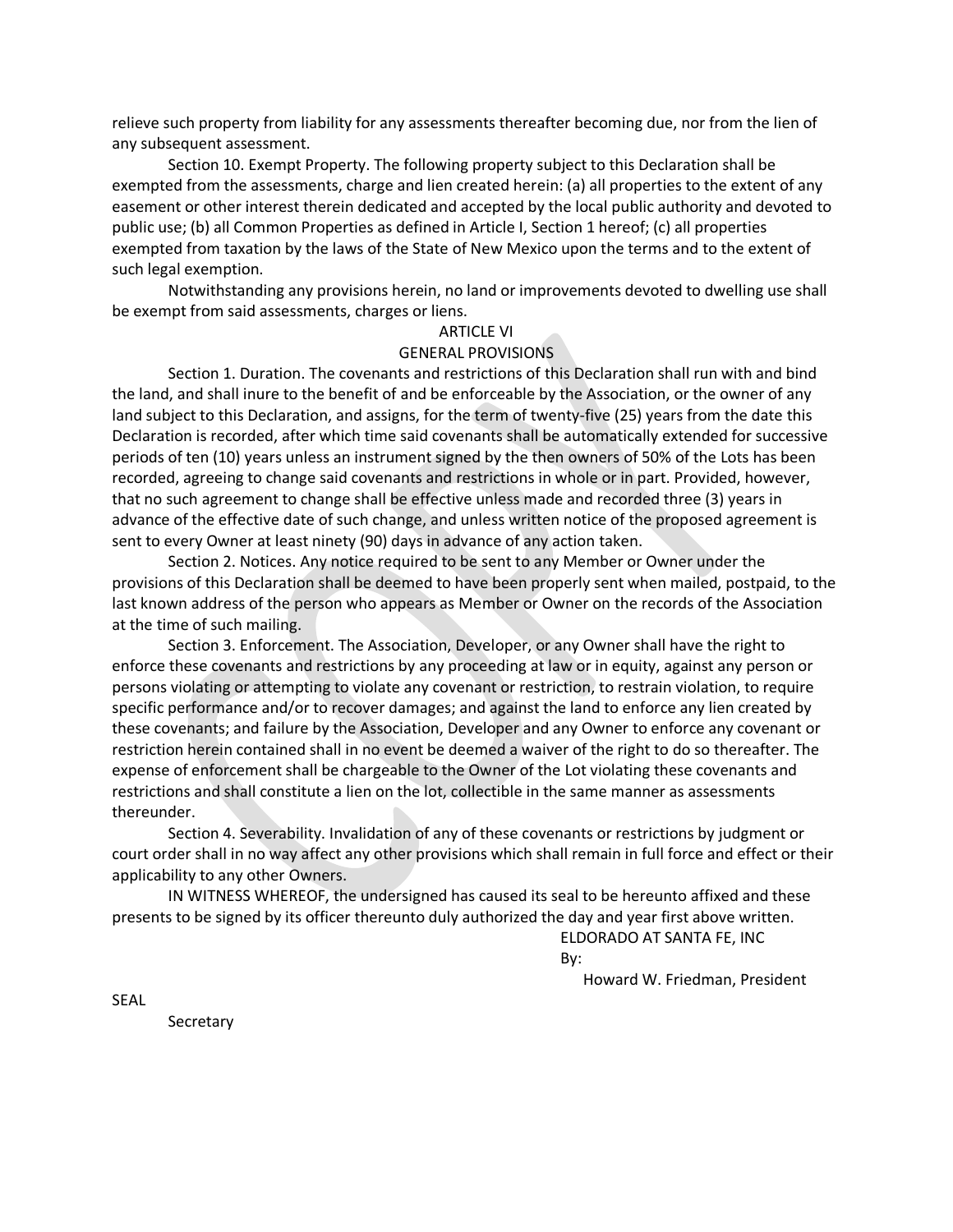### STATE OF NEW YORK )

)SS:

# COUNTY OF NEW YORK )

On the 11<sup>th</sup> day of July, 1972 before me personally came and appeared Howard W. Friedman to me known, who, being by me duly sworn, did depose and say that he is the President of the corporation described herein, and which executed the foregoing instrument; that he knows the seal of said corporation; that the seal affixed to said instrument is such corporate seal; that is was so affixed by order of the Board of Directors of said corporation; and that he signed his name thereto by like order.

My Commission Expires:

| Notary Public |
|---------------|
|               |
|               |
|               |
|               |
|               |
|               |
|               |
|               |
|               |
|               |
|               |
|               |
|               |
|               |
|               |
|               |
|               |
|               |
|               |
|               |
|               |
|               |
|               |
|               |
|               |
|               |
|               |
|               |
|               |
|               |
|               |